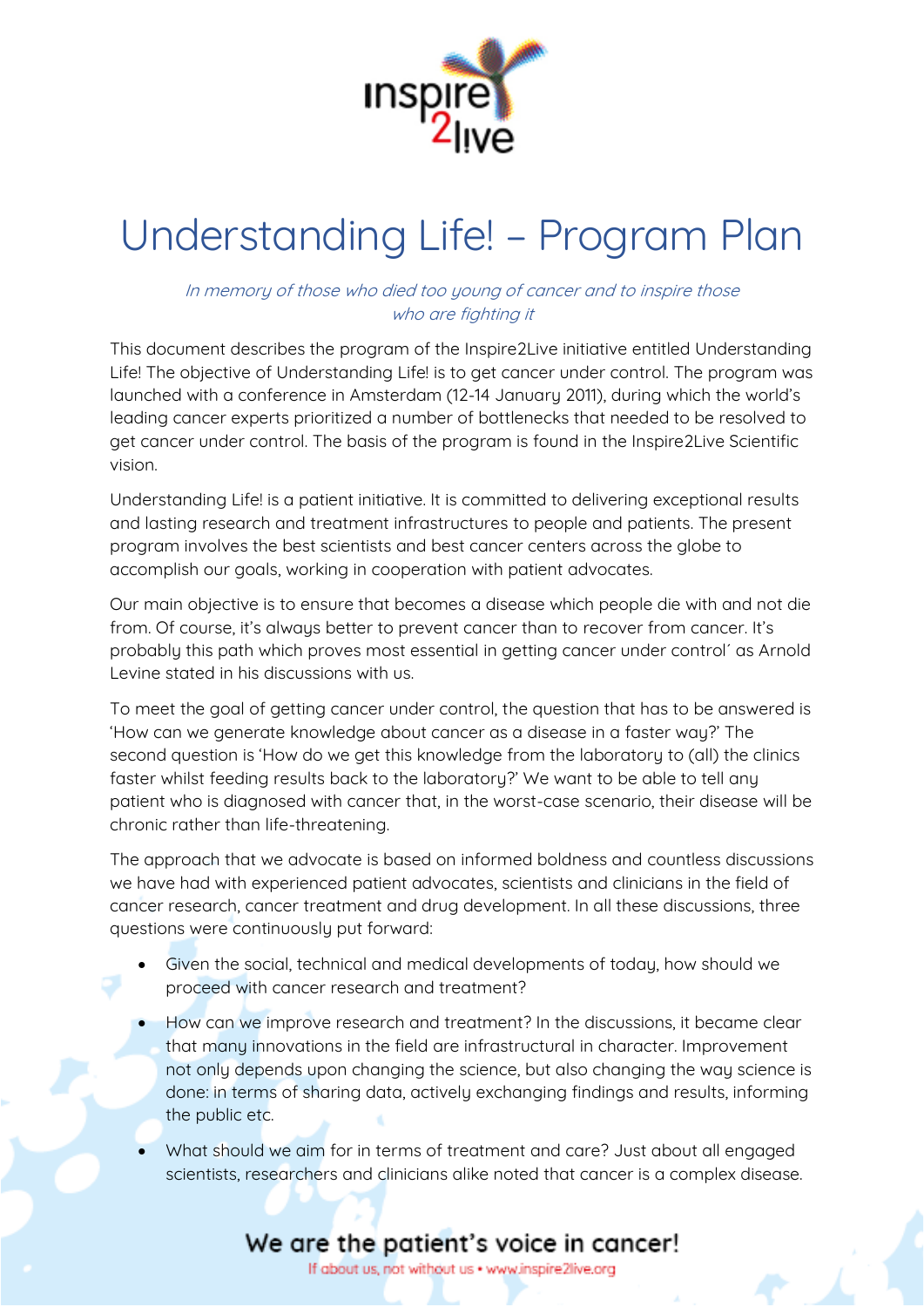

It is multifaceted and constantly interacting with its environment, changing its shape as our biological biographies change over the course of time. Therefore, a 'once and for all' cure for is very unlikely. However, an approach that turns the illness into a chronic affliction is not beyond the capacity of science and its infrastructures.

Based on the answers we received from the most renowned scientists and institutions, we drafted our principles, philosophy and approach and their input forms the basis of our plan.

It is important to mention that, based on these responses, an understanding developed that our mission was fully achievable i.e., the international cancer research, development and treatment practices show so many opportunities for fundamental improvement that our mission proves to be much more realistic than most people tend to think. This is also the main conclusion drawn by many renowned scientists and the reason why they decided to put their name and fame on the line to work with us.

Our mission is 'We are the patient's voice in cancer'. We advocate, based on science, knowledge and facts to get cancer under control. And we dream: Our dream is for cancer to evolve from a deadly disease into a chronic illness.

Inspire2Live is founded on the absolute belief that you can attain the greatest possible satisfaction if you put your heart and soul into helping others. Inspire2Live was created with the aim of empowering people to convert the sense of powerlessness caused by cancer into a strength. That strength comes from working together and supporting each other and we know that we need to continue inspiring, motivating and connecting patients, scientists, clinicians and their institutions so much more effectively and efficiently to achieve our goals. In short, we want to mobilize everyone!

## The scientific program plan

The crucial question that was brought forward was 'How can we get cancer under control faster?' This conference prioritized some of the most important obstacles that currently slow down our progress in controlling cancer. The conference also made recommendations on how these obstacles could best be tackle and these recommendations form the basis of our basic scientific program plan.

Based on these key questions, five topics have been identified as primary objectives to make cancer a chronic illness, rather than a deadly disease:

- 1. Improvement of disease and drug response models;
- 2. Improvement of clinical practice;
- 3. Improvement of storage, retrieval and exchange of disease-related patient data;
- 4. Reduction of the incidence of cancer;

# We are the patient's voice in cancer!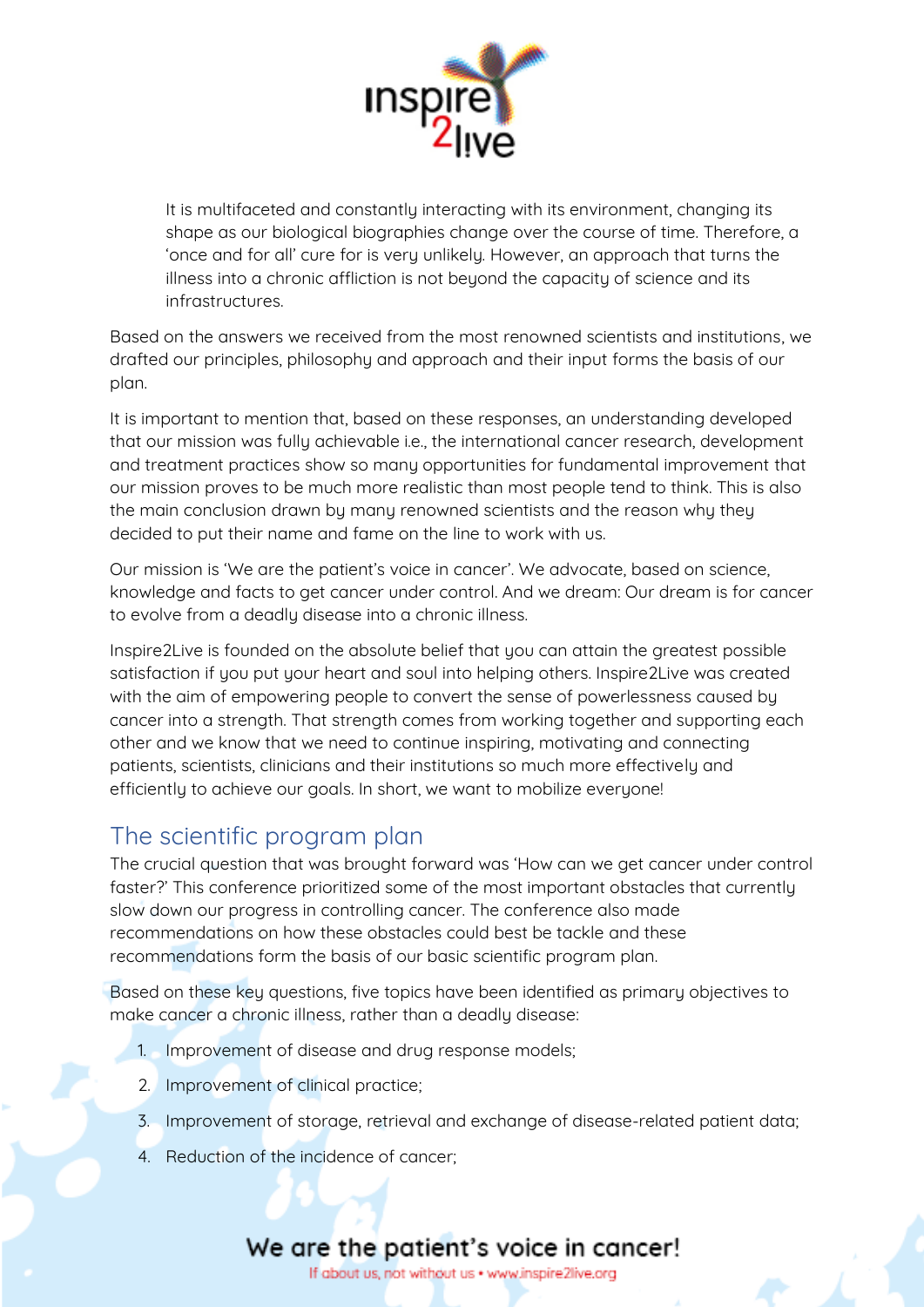

5. Execution of plans for changes and improvements.

Research and development is translational in character. The program focusses on organizing human capital, providing incentives to work together, creating and maintaining infrastructures that support translational medicine within and between laboratories and clinics, and connecting communication infrastructures that support information exchange among the cooperating centers.

The program also focusses on mobilizing the interest of the patient and strongly improving the patient-centric approach. It is obviously in the interest of the patient that cancer therapy becomes more personalized. Cancer must be taken personally. People have learned to avoid infectious diseases as much as possible, through day-to-day habits, various medical means and intuition. This should also be the case for cancer.

Inspire2Live will not set up projects by itself. Across the world there is a variety of potentially very good scientists and institutes that can implement the best projects in the interest of patients. However, every now and then, Inspire2Live can take the initiative to set up small pilots with the best of the best for very innovative projects to minimize the risks and maximize the benefits for patients. And in cases where these innovative pilots work well, we will urge the more conventional institutes to implement them on a larger scale.

### Improvement of disease and drug response models

This objective can be summarized under the theme of cancer systems biology. Systems biologists are individuals trained in physics, computer sciences, applied mathematics and other quantitative disciplines, who apply their skills to new challenges in the field of medical biology. Systems biologists are needed to explore the genetic and environmental factors that are involved in cancer treatment and control.

The goal of this theme is to take full advantage of new technologies, data analysis and the ability to assess clear conclusions from the large, complex genomic, structural, and clinical databases that are available. By collecting and analyzing data across experimental and clinical settings, we expect to learn how individual genetic profiles can lead to different treatment responses and the development of preventive approaches.

All projects within this objective must have a realistic chance to deliver substantive improvements in clinical disease management and will be highly translational in character with frequent communication between laboratory and clinic.

Projects will include (but not limited to):

• Development of state-of-the-art models for human cancer treatment, including "omics" analysis of tumors to develop biomarkers that can predict drug sensitivity or resistance.

### We are the patient's voice in cancer!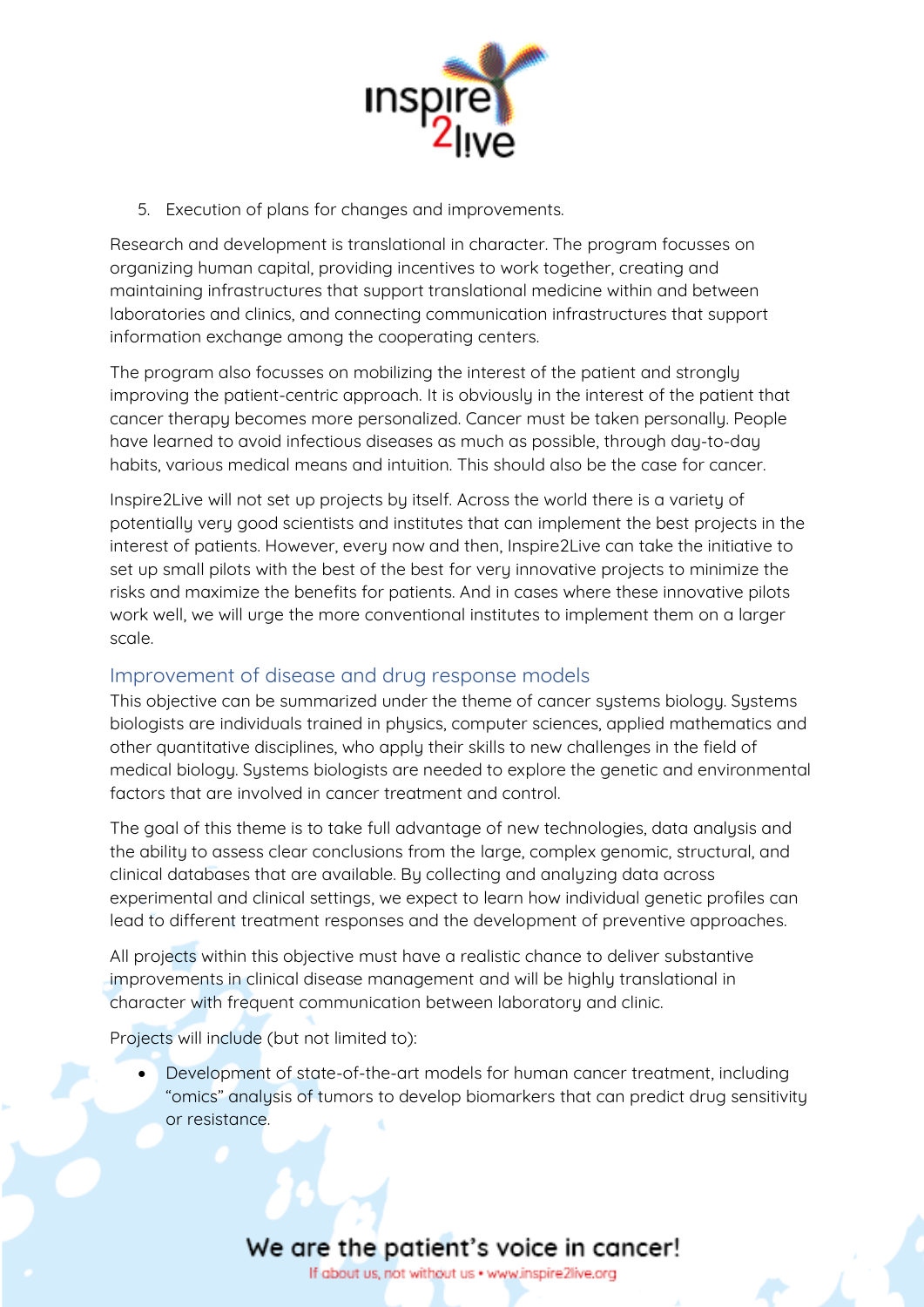

• The use of "omics" technologies on in-vitro cell line models to identify drug sensitivity or resistance mechanisms and development of interventions to eliminate or reduce resistance with existing drugs.

### Improvement of clinical practice

A central goal will be to expedite and optimize the selection of patients that are likely to benefit from 'personalized' drugs. While we expect that the majority of the drugs evaluated in this program will be the new generation of targeted therapies, we will not exclude the identification of predictive biomarkers in response to the more conventional (chemo) therapies. Nor will we exclude the implementation of generics that have never been used in cancer therapies: 'Drug repositioning'. This objective will also focus on changing the mindset of both clinicians and researchers by aiming to set up a network of clinical research sites, where a new generation of clinical researchers will be trained.

Projects within this objective will be hypothesis and biomarker driven. The use of adaptive trial designs will be used where appropriate e.g., for the rapid validation of new biomarkers and drug screening is also an important part of our activities. Finally, projects should aim to educate a new generation of clinical researchers oriented towards translational research.

Projects will include (but not limited to):

- The development and actual implementation of infrastructures to enable innovative omics-based diagnostics in clinical trials. These technologies include genome sequencing, imaging and the development of these techniques into a 'toolbox' for the clinician to improve treatment.
- Innovative (neo-adjuvant) "adaptive" clinical trials that use candidate biomarkers of drug response. The aim of these projects will be to rapidly validate or reject candidate biomarkers of drug response. Biomarkers that graduate from these projects will be tested further in subsequent studies.

### Improvement of storage, retrieval and exchange of disease-related patient data

Biobanks should function as an open-source work environment for researchers and clinicians. We will seek collaboration with large international bio banking and data sharing consortia to avoid reinventing the wheel. Bio-banking includes storing and sharing data and knowledge with all stakeholders and will serve as a major infrastructure to drive translational research by connecting researchers, clinicians and patients. Training of a new breed of bio-informaticians will also be a major goal of this program.

We aim to get patients involved in accelerating the cancer R&D process "from the bench to the bed and back again" and to get them to work with us to close the gaps within that same project chain. They are both the patients and the beneficiaries and, as such, they should demand a faster and better outcome of cancer R&D.

## We are the patient's voice in cancer!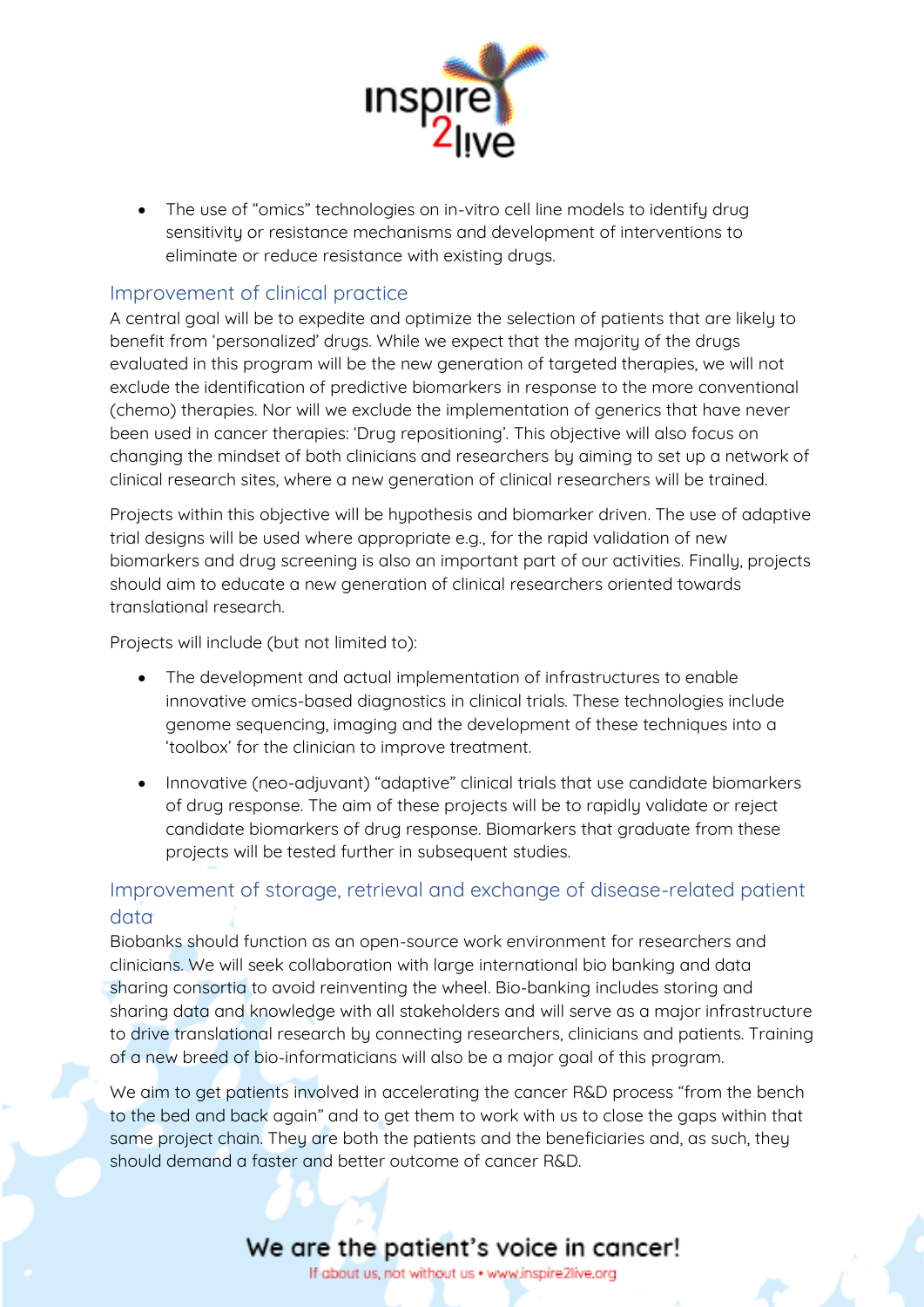

This objective focuses on creating an interconnected network of open-source biobanks to support projects with state-of-the-art patient stratification. The projects within this objective should enable open sharing and mining of data.

Additionally, patients should be encouraged to participate in the process of sharing their data and initiatives should consider topics such as patient consent and participation incentivization.

Projects will include (but not limited to):

- The integration of the biobank material consisting of biological specimens collected under program 2 in existing international bio-banking initiatives.
- The development of an open-access database of data sets in the public domain having a variety of omics data, where possible linked to disease outcome.
- International exchange between key cancer centres of trainees in data mining of large omics data sets. Coordination of clinical and genomics data platforms used in industry and clinical care.

### Reducing the incidence of cancer

The incidence of cancer is biologically anchored but is also a function of societal facets such as lifestyle, ageing, persistence of unhealthy habits such as smoking etc. Cancer is also a societal problem that requires a systemic outlook.

This objective requires a bottom-up approach, with a focus on the experience, activities and values of actual people to increase personal control over the disease in its more chronic forms and foster a problem-solving attitude. Considerations for lowering the costs of treatment and prevention programs that reduce the onset and incidence of cancer are important. This is similar to the tiered costing models used in vaccination programs in low- income regions, where vaccines are provided at a cost that is affordable depending on the income of each country.

Projects will include (but not limited to):

- Health education
- Low-cost wide reach approaches
- Importance of fostering a trial mentality

We will promote projects to develop health literacy among youngsters, so they will make better, more informed judgments and decisions about their lifestyle and health practices.

### Execution of plans for changes and improvements

The expression 'to execute what we already know' was used by David Lane to give voice to his discomfort about the fact that either we treat or withhold treatment, while the information is often available to come to better decisions regarding a treatment plan. This objective is deliberately activist in nature and, perhaps more importantly, this part of

# We are the patient's voice in cancer!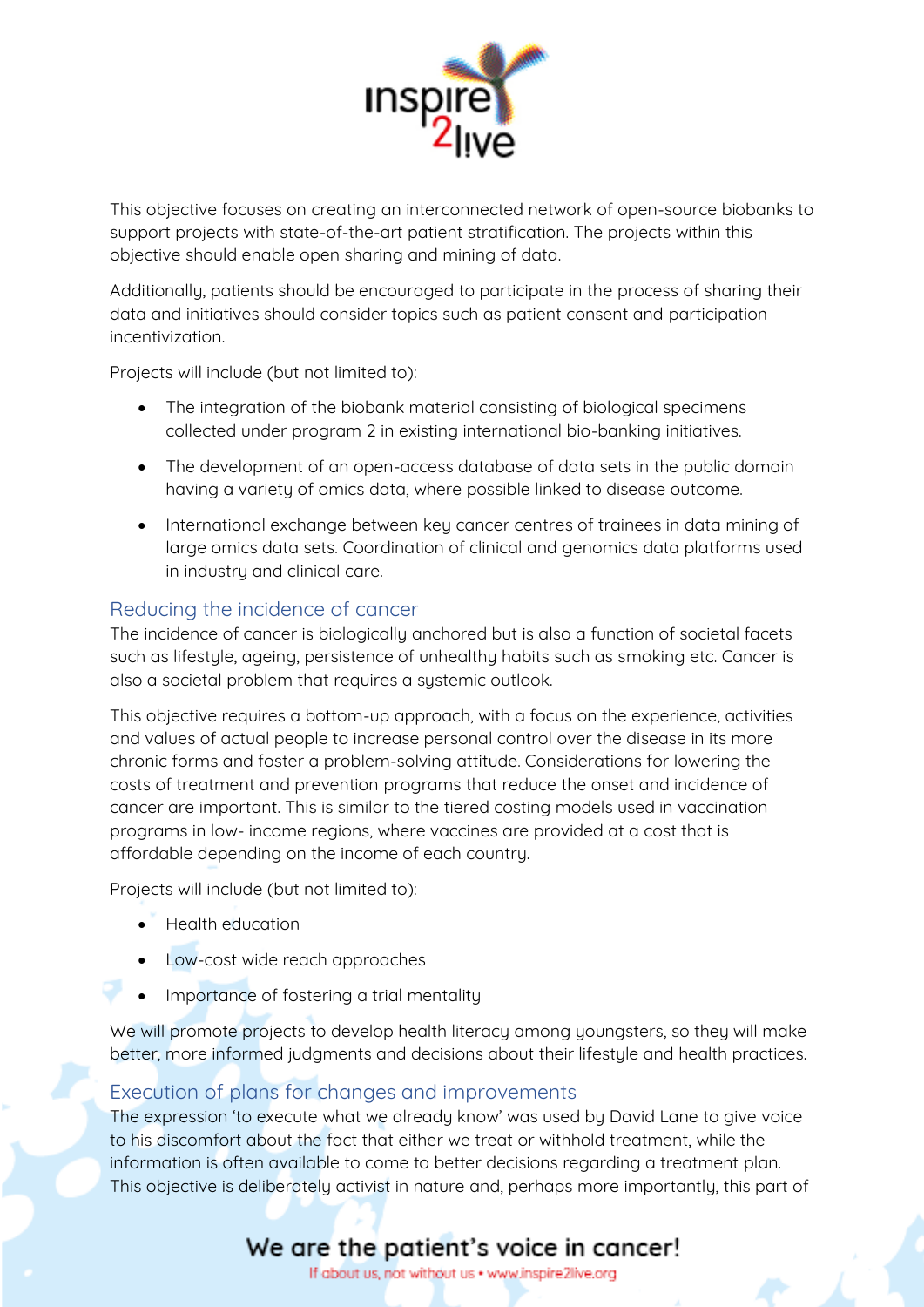

the program can (but need not) be carried out without a budget. All that it may require is keen knowledge on what can be done better and how to activate people's will to get it done.

This objective focuses on identifying the knowledge gaps, determining how this knowledge will benefit the patient and setting up permanent trials to increasingly close the gap between new insights regarding treatments and knowledge application.

Projects will include (but not limited to):

- Improving the patient-doctor interaction, with an eye on applying the most up-todate treatment information.
- Breaking open protocols, which are known to lead to sub-optimal treatments.
- Justifying the cases in which more personalized treatment would benefit the patient, even when this means a breach of accepted standards.
- Empowering the doctor and the patient to act with more confidence based on heuristics and relevant information at the time of planning and implementing treatment.

### Program infrastructure

In cooperation with patients, researchers and clinicians, we will establish a mechanism that identifies the most innovative programs by the best specialists and scientists from centers of excellence to tackle the above-mentioned primary objectives.

### Congresses and discovery networks

A number of top patient advocates, scientists, clinicians, regulators, industry representatives and funders who are part of various congresses and discovery networks will join forces to significantly increase the speed of disease modelling, drug screening and treatment discovery. These congresses and discovery networks are formed around specific themes such as Targeted Medicine, Intervention Oncology, Immunology and so on. One example is the use of organoids by the Clevers group at the Hubrecht Institute in the Netherlands, that enable highly-sensitive disease modelling and massive drug screening. The massive data that will result from this program will be disseminated into the scientific and medical society, to inspire and motivate brilliant scientists to join the quest for new drug combinations and treatments.

### The Implementation projects

Under this scope we aim to get patients involved in accelerating the cancer R&D process "from the bench to the bed and back again" and to get them to work with us to close the gaps within that same project chain. They are both the patients and the beneficiaries and they should demand a faster and better outcome of cancer R&D. In these we identified three projects: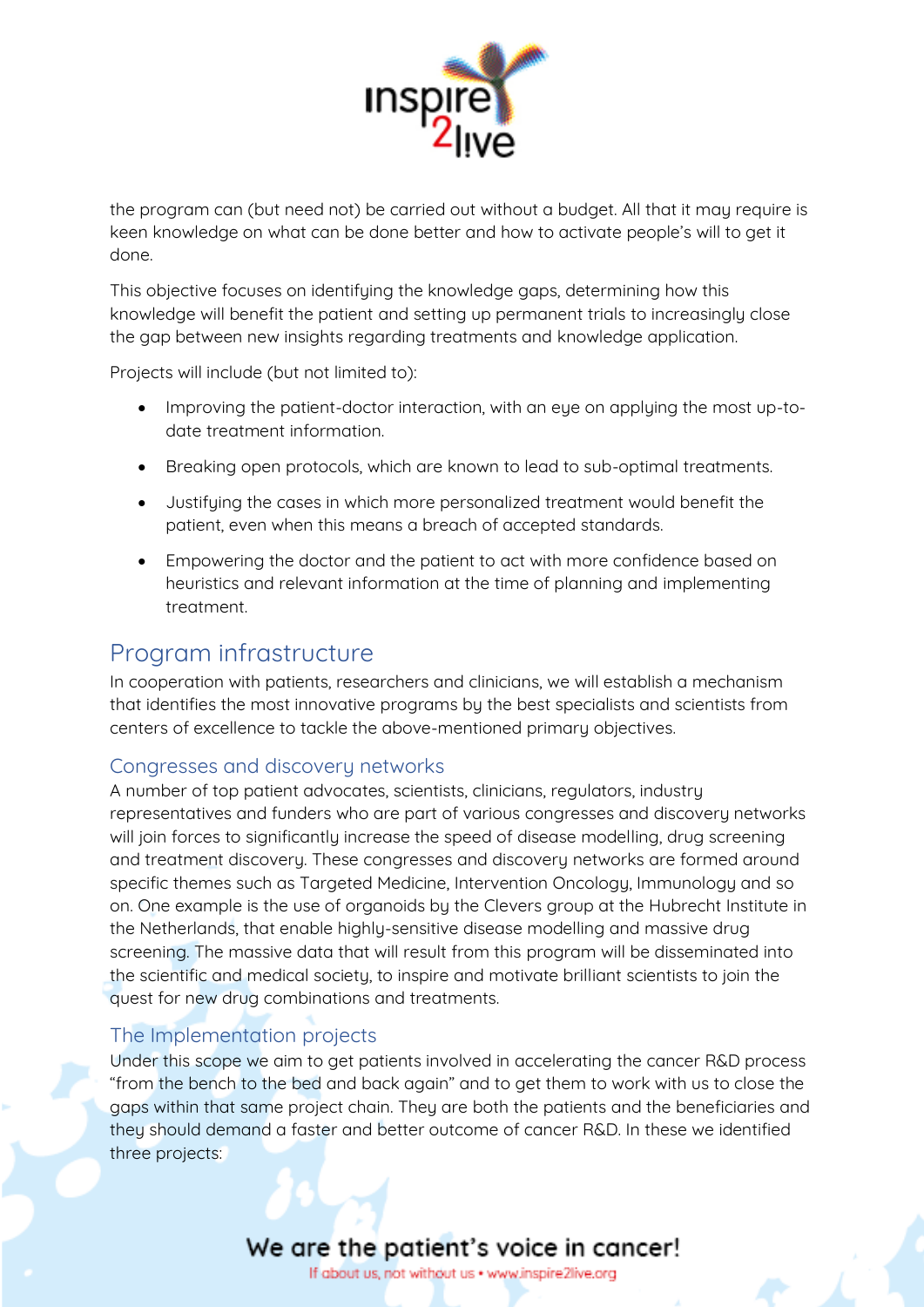

- Construct an informed patient consent form in which patients request their medical data from institutions and publish these in the cancer commons we wish to establish.
- Construct a data-sharing platform, where patients, scientists and clinicians can publish and scrutinize open data in a true data-sharing environment and venture.
- Set up a number of incentive and reward programs that initiate, promote and demonstrate the successes to be gained from successful data-sharing campaigns.

#### Reducing incidence

Under this theme, we focus mainly on the role of governments to improve quality of life through lifestyle interventions and regulation of unhealthy products. By way of example, we are in discussion with the College for Human Rights in the Netherlands and in Strasbourg (France) to forbid tobacco sales rather than banning smoking. In this way, we will go after the real criminals and not the victims of the industry. Other initiatives are planned around the topics of food, exercise and obesity.

#### Activating Patients

This program will stem from the fruits of the Implementation Projects and will be activist by nature. We will mobilise more patient advocates and more patient groups to take up an active role in the cancer R&D and treatment fields. As part of this project, we need to inform, educate, empower and mobilize people to become the active patients we need them to be. In this program, we are taking the first steps to mobilize a brute force patient advocacy.

### Activating Knowledge

Within Inspire2Live we are swiftly building an enormous amount of patient knowledge and experience about the differences between treatments, institutions and doctors which is increasing exponentially with the growth of our network. As David Lane put it, it is ethically essential for humans to execute what we already know. A number of international support requests are currently being translated into possible projects and they will eventually be incorporated into this plan as part of our well-guided and governed efforts.

### Dynamics, coherence and stability

There is no single predictive program for the route to get cancer under control. This plan is intrinsically dynamic and high-level, developed and implemented globally taking into account different perspectives, means and cultures. It may look like there is no director and no direction. In a way this is indeed the case and that's good. However; it is always based on fundamental science and pragmatically implemented with respect to the local situation, possibilities and means e.g., while rich countries can afford high-tech forms of diagnosing cervical cancer, low- and middle-income countries are using vinegar.

### We are the patient's voice in cancer!